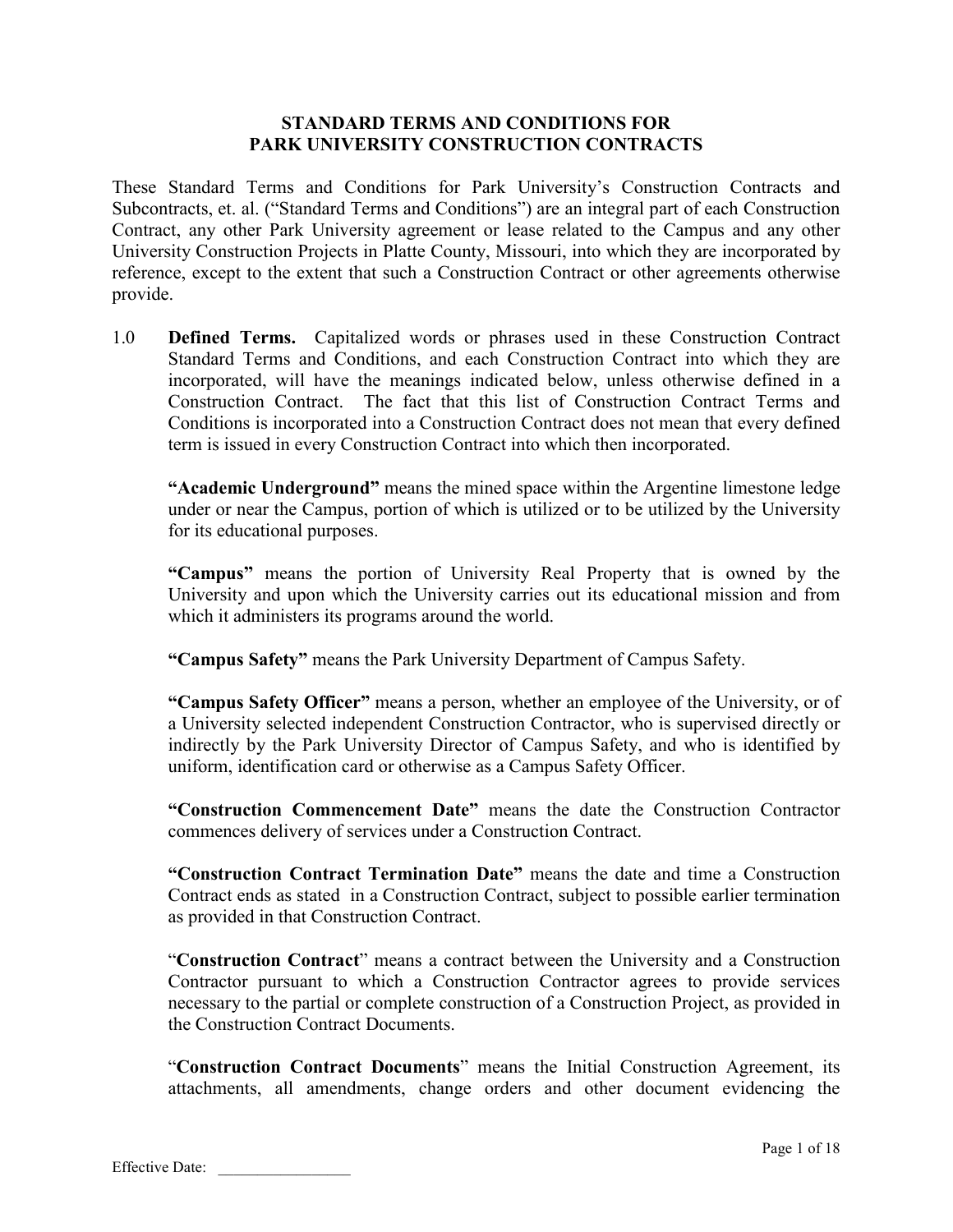agreement of the parties regarding a Construction Project covered by an Initial Construction Agreement.

"**Construction Contractor**" means a person, business entity, corporation, limited liability company, partnership or other legal entity that enters into a Construction Contract with the University to perform construction services as part of a Construction Project.

"**Construction Contractor Emergency Contact**" means a person designated by a Construction Contractor to whom the University is entitled to rely upon to receive from the University, and communicate on behalf of the Construction Contractor to the University regarding emergencies and reportable events.

"**Construction Contractor Personnel**" means employees, agents, invitees, Subcontractors, material providers and their respective employees, agents and invitees.

**"Construction Contractor Personal Property**" means any equipment or other tangible personal property brought onto University Property, that belongs to a Construction Contractor, Construction Contractor's Personnel or any other third party whose presence on University Real Property results from a Construction Contract.

**"Construction Contractor Representative"** means the person named in a Construction Contract as the Construction Contractor's authorized representative, with whom the University is entitled to communicate regarding the a Construction Contract, and whose agreements, commitments and statements (written or oral) are legally binding upon the Construction Contractor. The same person may be designated as both the Construction Contractor Representative and the Construction Contractor Emergency Contact.

**"Construction Project"** means a project to be built or constructed on real property owned or leased by the University.

**"Contraband Items"** means Weapons, alcoholic beverages, tobacco, controlled substances, poisons, illegal drugs, and other items prohibited in a Construction Contract.

"**Contract Price**" means the price to be paid to Construction Contractor pursuant to a Construction Contract.

**"Designated Parking Lots"** means the location of the parking places that Construction Contractor Personnel are required to use while performing Work under a Construction Contract.

**"Designated Roads"** means the roads, and driveways that the Construction Contractor Personnel are entitled to use under a Construction Contract.

**"Effective Date"** means the date so designated in a Construction Contract.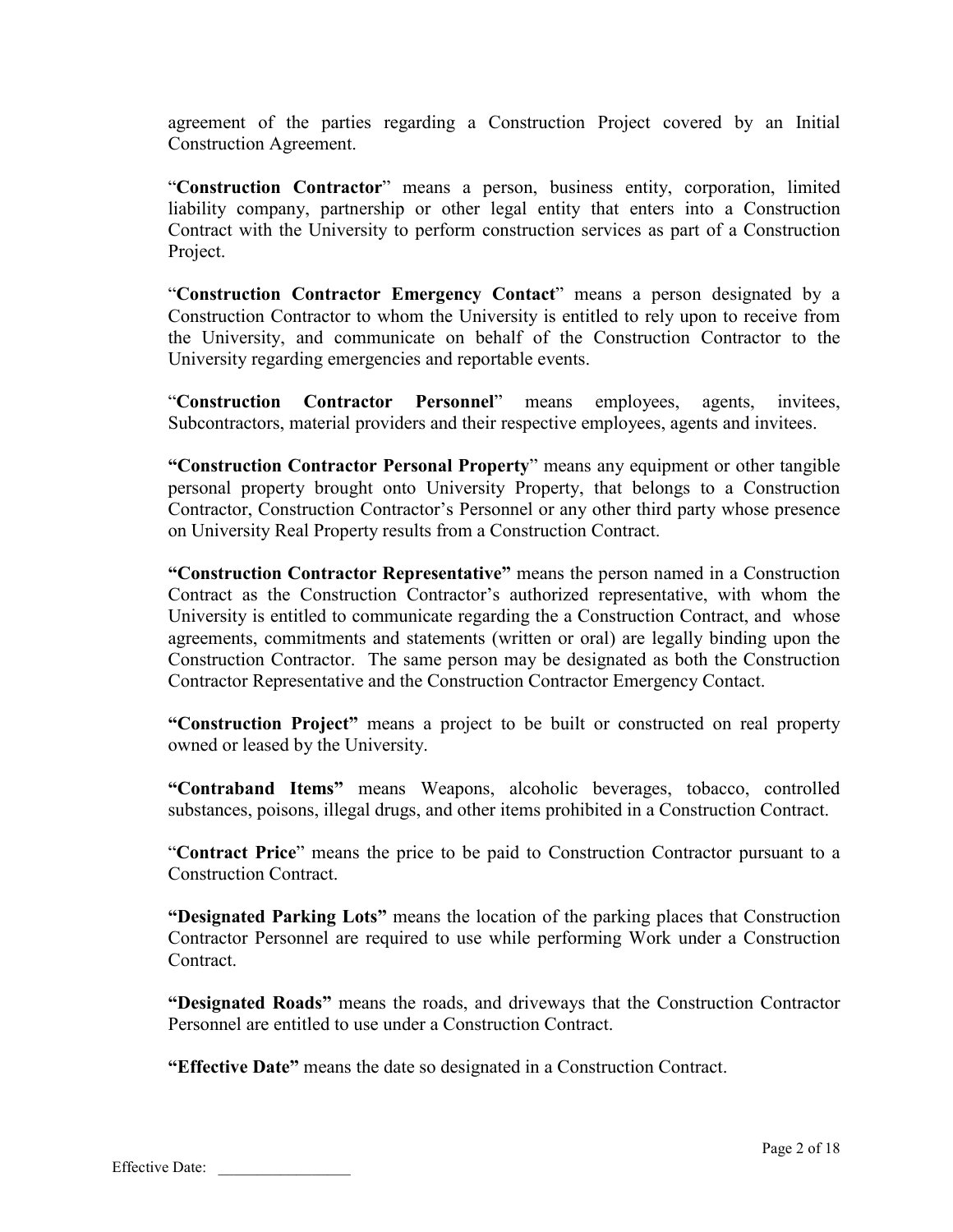"**Initial Construction Agreement**" means the initial agreement entered into by the University and a Construction Contractor for a Construction Project.

"**Laws**" means all federal, state and local laws, statutes, ordinances, rules, regulations, orders and notice requirements including, but not limited to those pertaining to the use of alcohol, drugs, explosives, fireworks and firearms; those governing the collection, transportation, storage, treatment, discharge, release and disposal of hazardous or nonhazardous waste or substances, including, without limitation: (i) the Comprehensive Environmental Response, Compensation and Liability Act of 1980 (42 U.S.C. §§9601 *et seq.*), as amended from time to time ("CERCLA") (including, without limitation, as amended pursuant to the Superfund Amendments and Reauthorization Act of 1986), and such regulations promulgated under CERCLA, (ii) the Resources Conservation and Recovery Act of 1976 (42 U.S.C. §§6901 *et seq.*), as amended from time to time ("RCRA"), and such regulations promulgated under RCRA, (iii) any applicable federal, state or local laws or regulations relating to the environment, the Fair Labor Standards Act, Missouri Minimum Wage Law, (iv) Missouri Child Abuse laws, (v) all immigration laws and regulations of the United States of America, (vi) all applicable laws, codes, regulations, ordinances and rules with respect to the work to be performed by its employees, agents and other Construction Contractor Personnel, (vii) fire codes, building codes, zoning ordinances, and special use permits.

"**Lien Waiver Form**" means one of the forms which are available on attached Exhibits C and D, which forms as incorporated by reference and made part of this defined term.

**"Parkville Commercial Underground"** means the mined space within the Argentine limestone ledge under or near the Campus, which is leased, or to be leased, by the University to third party tenants.

"**Payment Application**" means that Application and Certificate of Payment, upon which a Construction Contractor requests payment pursuant to a Construction Contract.

"**Smoking**" means the inhaling of smoke from the burning of tobacco and other plants and substances, organic or inorganic, in pipes, cigars, cigarettes, hookahs and other mechanisms or devices, and the inhaling of vapors, gases produced by the use of electronic cigarettes, pipes, cigars or other electronic devices.

**"Subcontract"** means a contract between a Construction Contractor and a third party pursuant to which that third party will provide labor, services, goods or materials for a Construction Project.

**"Subcontractor"** means a third party that has entered into a Subcontract.

"**Subcontractor Personnel**" means employees, officers and agents of a Subcontractor.

"**Subcontractor Standard Terms and Conditions**" means the Standard Terms and Conditions located at  $\qquad \qquad$  required by Park University to be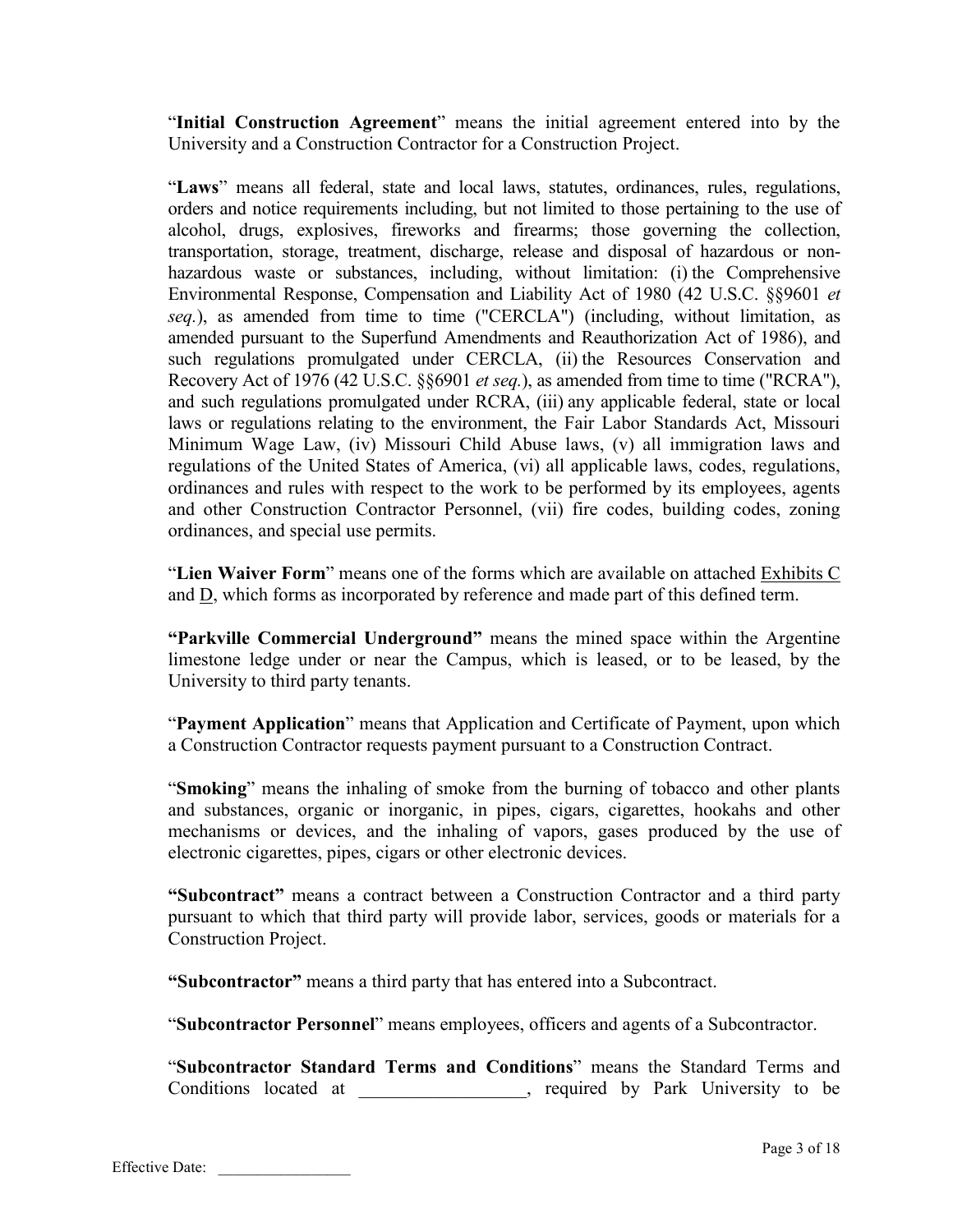incorporated by reference into, and made a part of, any Subcontract as a condition of the consent by the University to a Subcontract that has been requested by Construction Contractor, which Subcontractor Standard Terms and Conditions the University reserves the right to modify and revise at any time, and which modified or revised Subcontractor Standard Terms and Conditions will be posted at the above location.

"**University Emergency Contact**" means the person designated by the University to whom the University may communicate with in case of emergencies or reportable events; if no such person is named, the Construction Contractor will contact the University Primary Representative.

**"University Primary Representative"** means a person designated in a Construction Contract to manage the construction of a Project on behalf of the University.

"**University Property**" means University Real Property and the personal property of the University.

**"University Protected Parties"** means the University and its subsidiaries and affiliates, and their respective trustees, directors, officers, employees, students, independent contractors and agents.

**"University Real Property"** means the land, the legal description of which is available at: http://www.park.edu/terms-and-regulations/documents/University-Land-Legal-Description.pdf, which legal description is incorporated by reference, and made a part of this defined term, that legal description includes the Campus, the Academic Underground, and the Parkville Commercial Underground. It will also include any other University land described in an individual Subcontract.

**"University"** means Park University, a Missouri nonprofit corporation.

**"Weapons"** means firearms, knives, swords, explosives and other weapons as that word is commonly defined.

"**Work**" means the construction work which a Construction Contractor agrees to perform pursuant to a Construction Contract.

"**Work Schedule**" means the schedule for performance of the Work as determined pursuant to a Construction Contract.

"**Work Site**" means the physical location of the Construction Project.

- 2.0 **Work**. "Work" means the construction work which a Construction Contractor contracts to perform pursuant to a Construction Contract, including:
	- 2.1 **Protection.** Each Construction Contractor shall protect existing facilities of the University during the performance of a Construction Contract.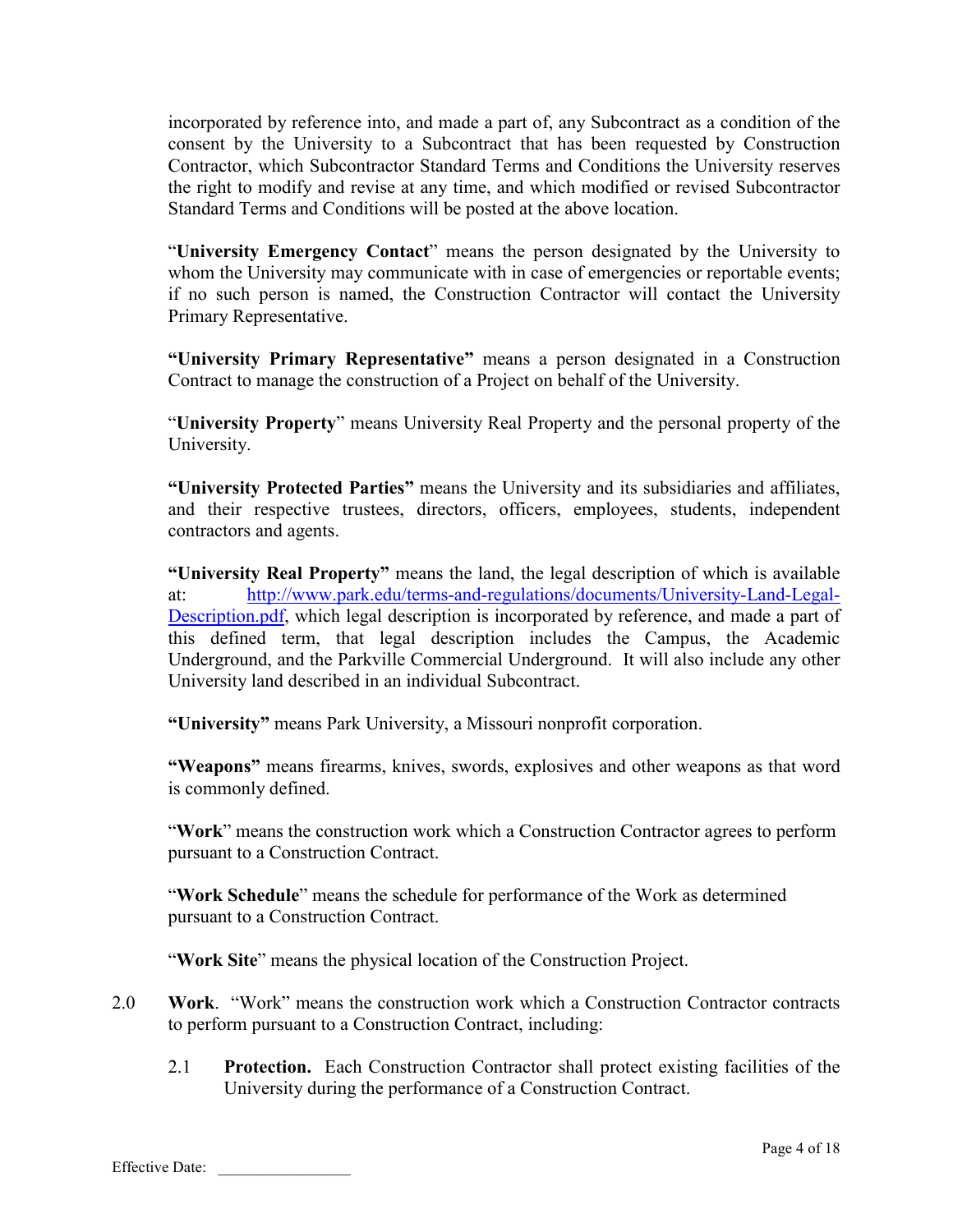- 2.2 **Cost Escalation**. Each Construction Contractor shall pay the cost of any material or labor escalation required for the Work to be properly completed.
- 2.3 **Tie-In**. As determined by University Primary Representative, the Construction Contractor shall perform all necessary "tie-ins" that must be performed before, or after, normal working hours, or on weekends or holidays in order to maintain a continuity of the operations of the University, the University's Tenants, or other Construction Contractor without additional cost to University.
- 2.4 **Expedited Delivery.** Each Construction Contractor shall pay all costs associated with "expedited deliveries") necessary to maintain the Construction Schedule, as defined in these Standard Terms and Conditions.
- 2.5 **Construction Schedule.** Each Construction Contractor shall submit to University Primary Representative a proposal detailing the Construction Schedule including, but not limited to, manpower loading information, within two (2) weeks after the award of a Construction Contract.
- 2.6 **Lump Sum for Additional Work.** If the University increases or decreases the Work and University elects to request a lump sum proposal from a Construction Contractor, that Construction Contractor shall provide sufficient substantiating data to permit evaluation by the University. Sufficient substantiating data consists of legible copies of the Construction Contractor's detailed estimate sheets indicating material units, labor units, and mathematical calculations used to prepare lump sum price.
- 2.7 **Additional Work Provisions**. The following services shall be provided by a Construction Contractor as part of the Work:
	- 2.7.1 All necessary hoisting required for the Work.
	- 2.7.2 Securing and paying for all permits required for completion of the Work.
	- 2.7.3 Arrangements for and payment of any temporary water required for the Work.
	- 2.7.4 Providing a safe working environment for the workers of the Construction Contractor and any Subcontractor.
	- 2.7.5 Paying the deductible portion of any claim the Construction Contractor submits under any risk/builder's risk insurance policy carried by the University.
	- 2.7.6 Providing and paying for any necessary temporary toilet facilities.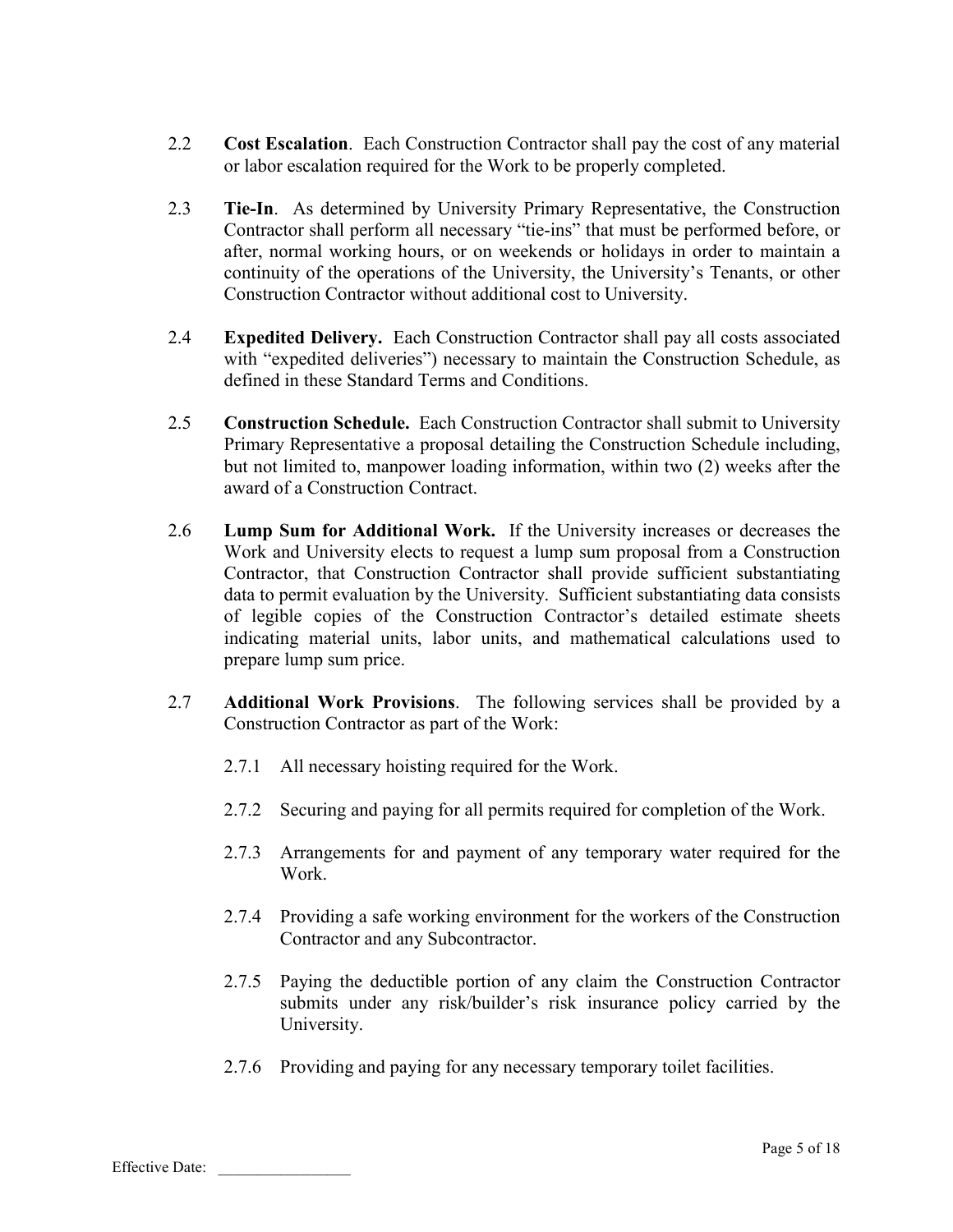- 2.7.7 Complying with the University's security policies and procedures, and its traffic and parking regulations and instructions.
- 2.7.8 Testing of construction materials and inspections required by the Construction Contract Documents.
- 2.7.9 Meeting or improving the Work Schedule.
- 2.7.10 Maintaining amicable labor relations within its labor force and between its labor force and others employed on the Construction Project.
- 2.7.11 Assembling crews in a manner consistent with local jurisdictional divisions of the scope of the Work.
- 2.7.12 Paying damages for all losses incurred by the University due to strikes or other work stoppages or slowdowns on the Construction Project that result from jurisdictional disputes.
- 2.7.13 At its own cost, taking whatever measures are necessary to resolve all jurisdictional disputes related to the Work.
- 2.7.14 Providing any required surface water (surface drainage and dewatering), and dust control on the Work Site through completion of the Work.
- 2.7.15 Performing layout of its work from control points established by University Primary Representative.
- 2.7.16 Proposing voluntary cost reductions and value engineering related to the Work.
- 2.7.17 Performing the Work in an environmentally responsible manner, and in compliance with all applicable Laws.
- 2.7.18 Providing flagmen and/or traffic control necessary for the safe performance of the Work.
- 2.7.19 Providing a one-year materials and workmanship warranty covering all aspects of the Work, which warranty shall be in addition to any other remedy or cause of action, accruing to the University under a Construction Contract or at law, and enforcement of this warranty shall not constitute an election of remedies and shall not waive or void any other right, remedy or cause of action of the University.
- 3.0 **Taxes.** Since the University is exempt from the payment of Missouri sales and use taxes, the Contract Price shall not include sales or use taxes. Each Construction Contractor shall be liable for all and shall pay all consumer, excise, business and occupation, and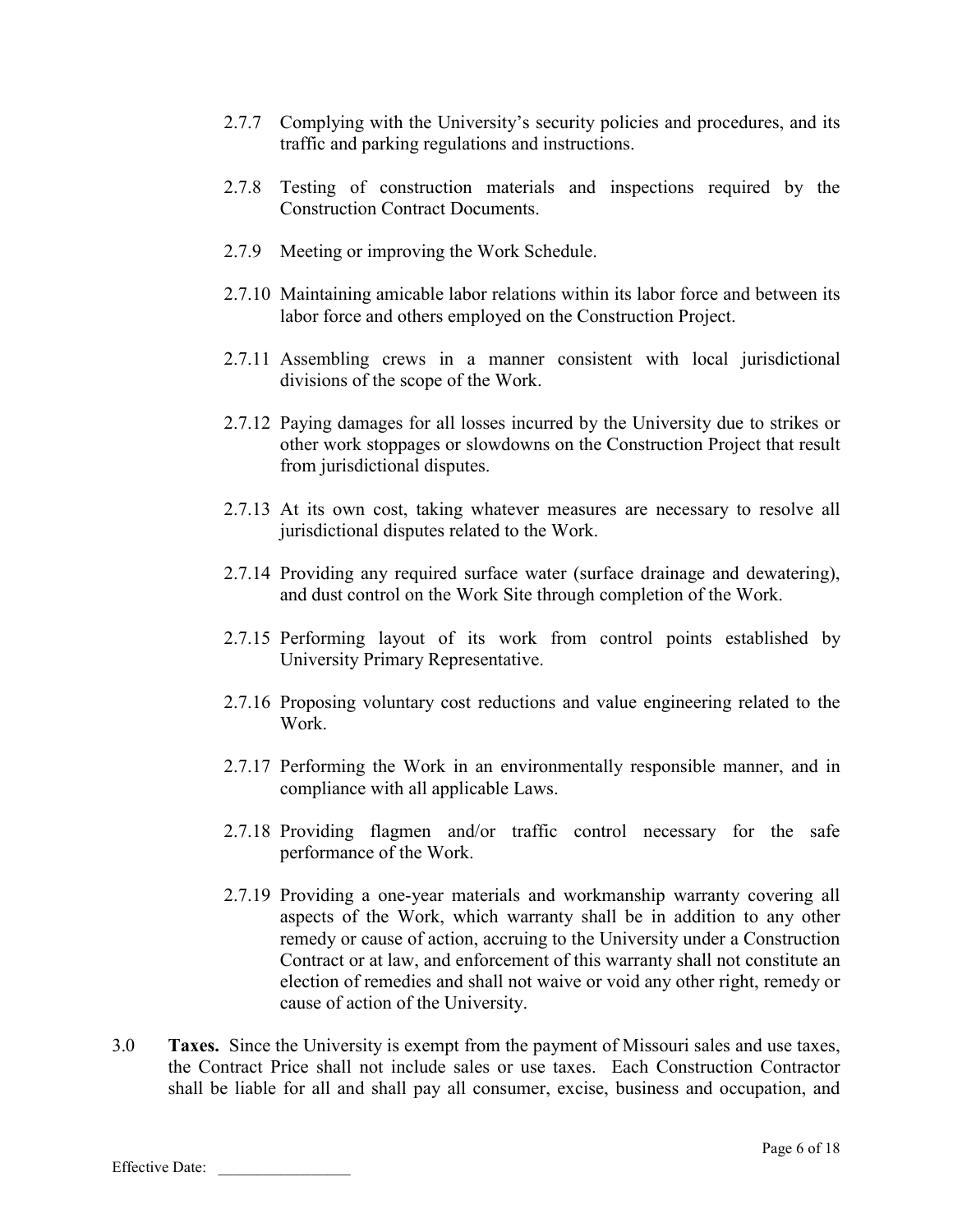other similar taxes required by law, whether enacted or imposed before or after execution of each Construction Contract. Except as otherwise provided in a Construction Contract, all federal, state and local taxes (excluding sales and use taxes) are included in the Construction Contract Price.

4.0 **University Personal Property.** Unless otherwise set forth in a Construction Contract, each Construction Contractor shall provide all of equipment and other items of personal property that the Construction Contractor deems necessary for Construction Contractor to properly complete the Work, and the University shall be under no obligation to provide any kind of University Personal Property for use by the Construction Contractor unless it, in its sole discretion, the University so agrees, that obligation shall be evidenced by a written amendment to a Construction Contract Document.

# 5.0 **Construction Project Condition/Clean-Up**.

- 5.1 **University Property Condition.** Unless otherwise provided in a Construction Contract, each Construction Contractor shall inspect and accept the condition of the Work Site existing on the Effective Date.
- 5.2 **Clean-Up.** During construction the Construction Contractor shall keep the Work Site in as clean as condition as is reasonably possible including proper disposal of trash, construction debris and excess materials. Upon termination of a Construction Contract, the Construction Contractor shall cease its use or occupancy of the Work Site and all other University Property, expeditiously remove from all University Real Property all of Construction Contractor's Personal Property, materials, construction debris and trash. Any of the Construction Contractor's Personal Property that is not removed on or before the Construction Contract Termination Date shall be deemed to have been abandoned, and the University may dispose of the Construction Contractor's Personal Property as the University sees fit, without any obligation to pay the Construction Contractor, any other Construction Contractor Personnel, anything for the abandoned Construction Contractor's Personal Property or its disposition.
- 6.0 **Title to Work.** The Construction Contractor warrants and guarantees that title to all Work, materials and equipment covered by its Payment Application ("Payment Application") will pass to the University upon receipt of such payment by the Construction Contractor, free and clear of all liens, claims, security interests, or encumbrances ("Liens"). The Construction Contractor in good faith may contest any Liens and the University shall not withhold payments on account thereof provided. The Construction Contractor shall submit with each Payment Application, lien waivers, waivers of lien condition upon payment if payment of the last application has not been made, or other such documentation satisfactory to the University for Work done since the immediately preceding Payment Application.
- 7.0 **Lien Waivers.** Lien waivers to be submitted by the Construction Contractor shall be in the forms of attached Exhibits A and B.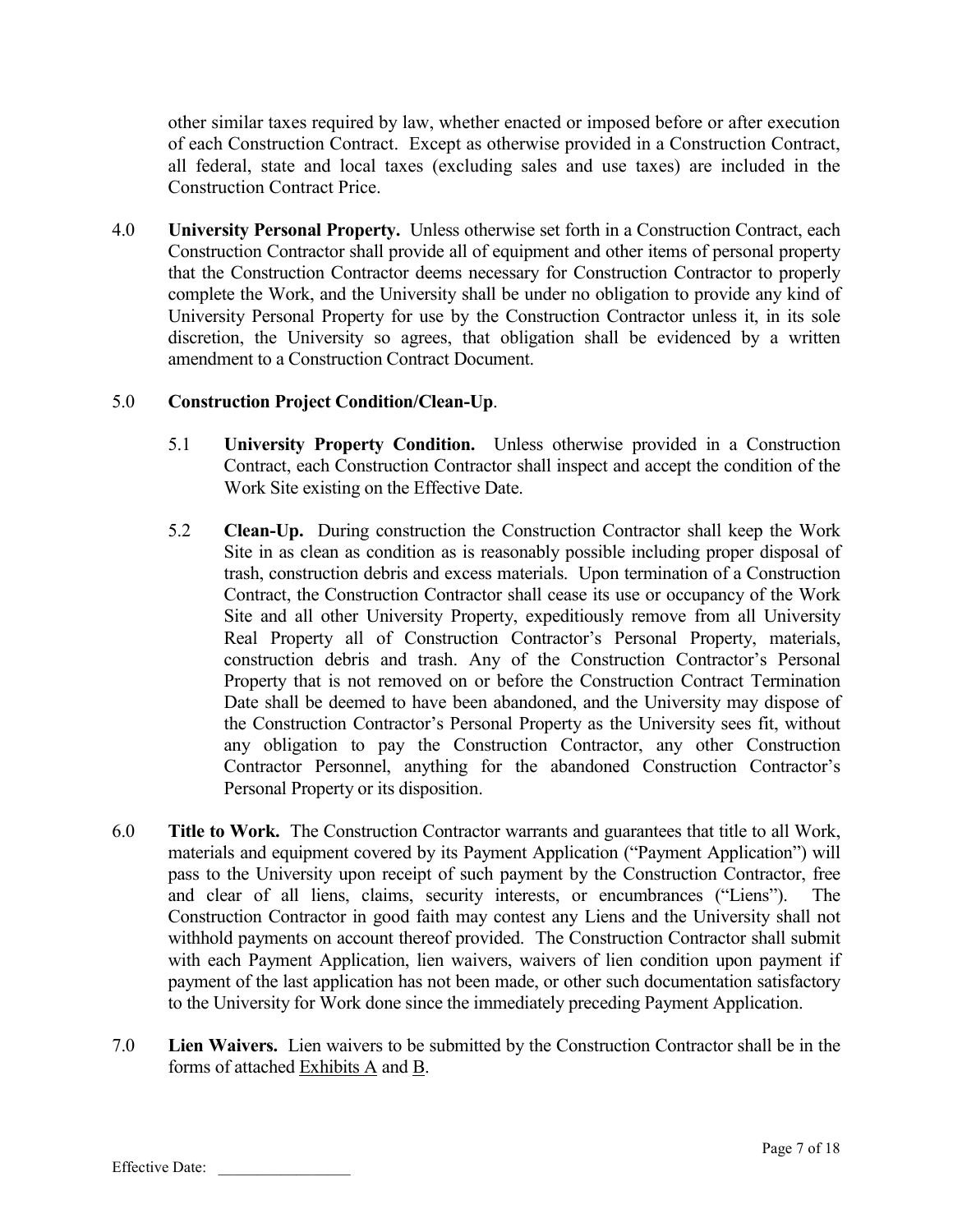- 8.0 **Payment Application.** The Payment Application(s) to be submitted by the Construction Contractor shall be in the form of attached Exhibit C.
- 9.0 **Compliance With the Law.** Construction Contractor shall comply with all Laws applicable to the Construction Project and to the Construction Contract.
- 10.0 **Employment Status of Construction Contractor Personnel.** During the term of each Construction Contract and thereafter, Construction Contractor Personnel shall not be deemed or construed to be "loaned employees" working for or at the direction of the University, or "fellow servants" of the University. Each Construction Contractor acknowledges and agrees that the University is not a "joint employer" of the employees of the Construction Contractor. Construction Contractor shall be solely responsible and liable for the performance of all duties, obligations, and responsibilities as an employer of individuals hired or retained by Construction Contractor to provide services to the University, including, but not limited to, recruitment, interviewing, hiring, maintenance of personnel records, compliance with Form 1-9 Employment Eligibility Verifications, drug testing, payment of wages, setting wage rates and supervision. Each Construction Contractor agrees and acknowledges that the University does not hire, fire, supervise, or control the rate and method of payment to Construction Contractor Personnel.
- 11.0 **Title IX.** As required by Title IX of the Education Amendments of 1972, the University prohibits sex discrimination, sexual harassment, and sexual violence in its programs and activities and strives to maintain a campus environment free of such conduct. Subcontractor will ensure that Construction Contractor's Personnel do not engage in any conduct that violates Title IX while on the Campus and any other University Real Property. Such conduct by any Construction Contractor Personnel will result in the University taking any action it deems necessary to resolve the situation, to eliminate the conduct and prevent its recurrence, and to provide a safe environment for its students, employees, trustees, officers and guests, including, but not limited to, disallowing the offending employee(s) of Subcontractor and any person included within the definition of "Construction Contractor Personnel" from returning to the Campus or any other University Real Property. The University will provide a copy of its Title IX policy and complaint resolution procedures to Construction Contractor and its Subcontractors upon request.
- 12.0 **Missouri Child Abuse Laws.** Each Construction Contractor represents, warrants and agrees that said Construction Contractor is aware of the Missouri Child Abuse Laws that protect any person under eighteen (18) years of age ("Child"), and the Construction Contractor and all Construction Contractor Personnel who enter the Work Site or other University Real Property, pursuant to a Construction Contract must comply with the Missouri Child Abuse Laws, including but not limited to the required reporting of suspected Child abuse or neglect. Each Construction Contractor shall expressly require all of its Construction Contractor Personnel who have reasonable cause to suspect that any Child is being, or has been, subjected to abuse or neglect should report the abuse or suspected abuse to: (i) the Missouri Child Abuse and Neglect Hotline described below, and (ii) to the University Campus Safety Office at (816) 584-6444.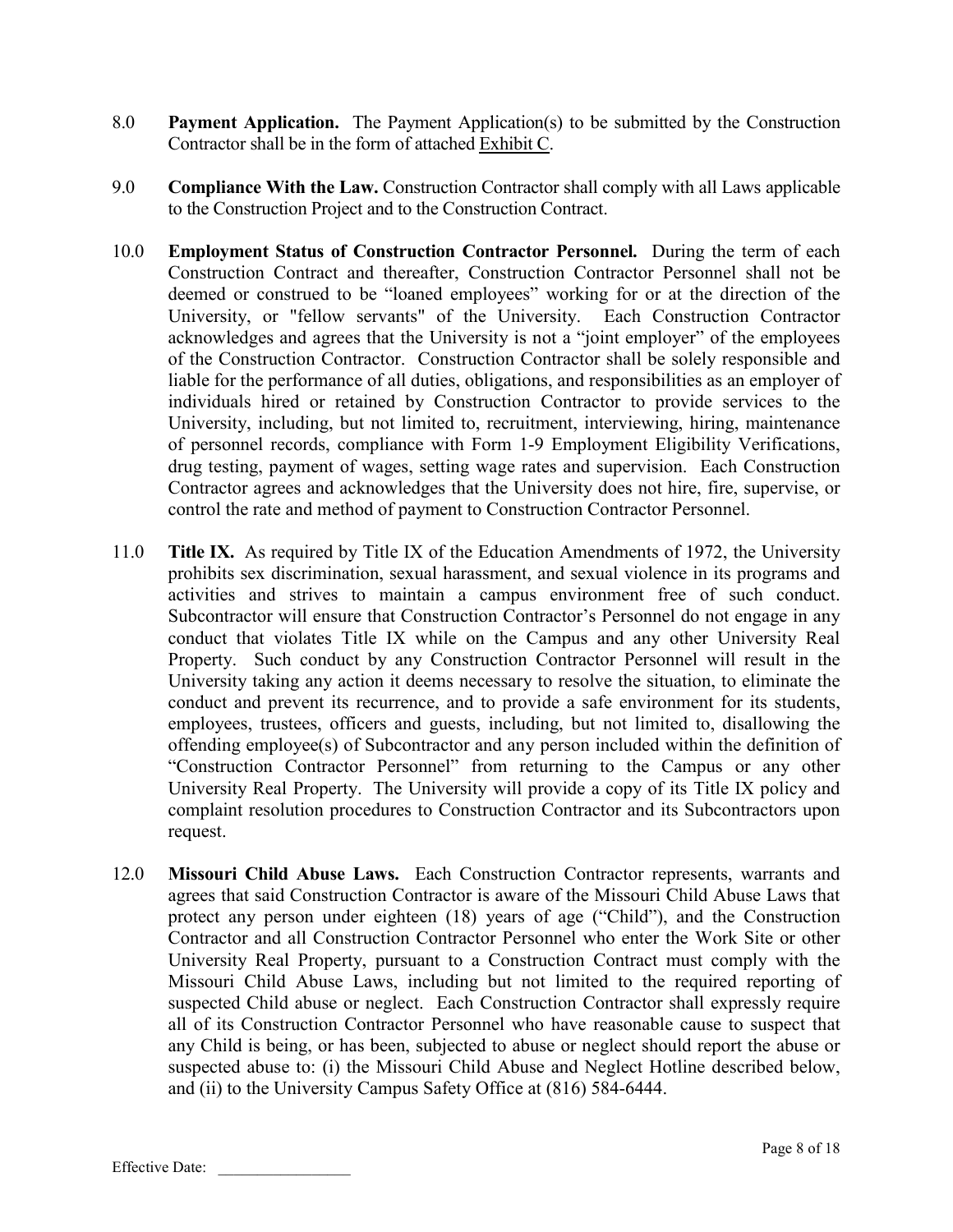## **MISSOURI CHILD ABUSE AND NEGLECT HOTLINE INFORMATION**

The Missouri Department of Social Services, Children's Division, operates the Children's Division Child Abuse and Neglect Hotline Unit (CA/NHU) accepts confidential reports of suspected child abuse, neglect, or exploitation. Reports are received through a tollfree telephone line which is answered seven days a week, 24 hours a day. The toll-free number is 1-800-392-3738. Persons calling from outside Missouri should dial 573-751-3448. Text telephone number: 1-800-669-8689.

13.0 **Monitoring.** University personnel, including the University's Primary Representative and any other University construction managers, Campus Safety Officers and University officers, shall monitor the performance of the Construction Contract. Other University management, supervisory or environmental services personnel may also inspect the Work Site at any time to assure a Construction Contractor's performance of the Construction Contract. Each Construction Contractor shall direct that Construction Contractor's Personnel to follow all instructions given by the Campus Safety Officers and University administrative and maintenance personnel. If at any time the Construction Contractor Personnel violate any Law or if it otherwise violates a Construction Contract, that Construction Contractor Personnel shall either cease and desist from continuing such non-permitted use and forthwith upon demand of Campus Safety Officers or the University Vice President for Administration and Enrollment that person may be escorted from the Campus or other University Real Property and may be prohibited from returning to the University Real Property. Such a prohibition of the return of such a person shall not constitute breach of a Construction Contract.

### 14.0 **University Rights including Damages and Indemnification.**

- 14.1 **University Damages Reimbursement.** Each Construction Contractor shall, upon demand by the University, reimburse the University and University Protected Parties for *all* damages, costs and expenses, including attorneys fees and litigation costs, caused by the actions of the Construction Contractor, and any Construction Contractor Personnel.
- 14.2 **University Indemnification.** Each Construction Contractor shall indemnify, hold harmless and defend the University and University Protected Parties against and from: (i) all claims arising out of the presence of that Construction Contractor and that Construction Contractor Personnel in/on the other University Real Property, (ii) all claims arising out of any breach or default in the performance of any obligation on the part of the Construction Contractor to be performed under a Construction Contract, (iii) all vandalism and property damage caused to any University Property by the Construction Contractor and the Construction Contractor Personnel, (iv) violations of all Laws, including but not limited to the Missouri Child Abuse Laws and Title IX of the Education Amendments of 1972, (v) the University's removal of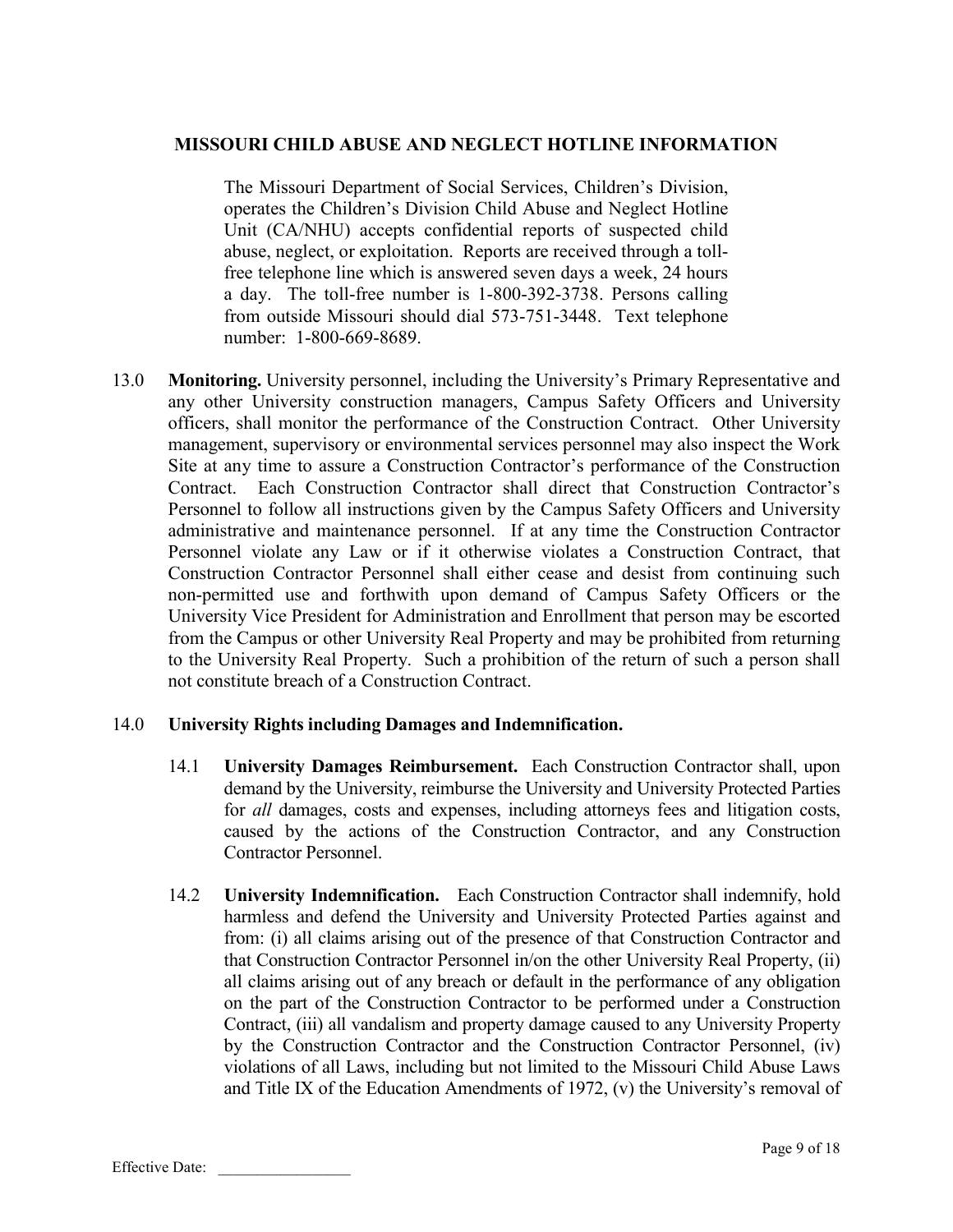any Construction Contractor's Personal Property that is not removed from the University Real Property by the Construction Contractor on or before the Construction Contract termination date, and (vi) all costs, attorneys' fees, expenses and liabilities incurred in connection with any claim or any action or proceeding brought by the University on any such claim.

- 14.3 **Limitation of University Liability.** In any suit against the University, or other University Protected Parties, under no circumstances, including the negligence of University Protected Parties, shall the University or University Protected Parties be liable for any lost revenue or profits or any incidental, indirect, special, or consequential damages that result from a Construction Contract, even if the University or University Protected Parties have been advised of the possibility of such damages; and in no event shall the University's total liability to the Construction Contractor for all damages, losses, claims, and causes of action, whether in contract, tort (including negligence) or otherwise, arising from the Construction Contractor Personnel or from the presence of construction on University Real Property exceed the amount to be paid by the University pursuant to a Construction Contract.
- 14.4 **Payment of University Litigation Fees and Expenses.** The University shall have the right to maintain an action in the court identified in Section 23.6, or in any other court of competent jurisdiction to enforce and/or to recover damages for Construction Contractor's breach of the rights and/or obligations created by, or provided pursuant to, a Construction Contract. If the University prevails in any court action against a Construction Contractor, that Construction Contractor shall upon demand, reimburse the University for all fees and expenses (including reasonable attorneys' fees) actually and reasonably incurred in connection with the action (including, without limitation, the investigation, defense, settlement or appeal of the action).
- 14.5 **Cumulative Remedies.** No remedy or election available to the University under a Construction Contract shall be deemed exclusive but shall be cumulative with all other remedies at law or in equity that are available to the University.
- 15.0 **Notice to the University of Prohibited Actions and Other Violations of a Construction Contract.** The Construction Contractor shall immediately notify the Primary University Representative and a Campus Safety Officer in writing of the occurrence of any actions or conduct prohibited by a Construction Contract.
- 16.0 **Alterations and Damages.** Except for actions required by a Construction Contract, neither a Construction Contractor nor Construction Contractor Personnel shall make or cause any alterations, improvements, physical damages, attachments to, or other changes of any kind, including vandalism to University Property.
- 17.0 **Disturbing the Peace.** The Construction Contractor and all Construction Contractor Personnel on the University Real Property shall behave in a manner that does not disturb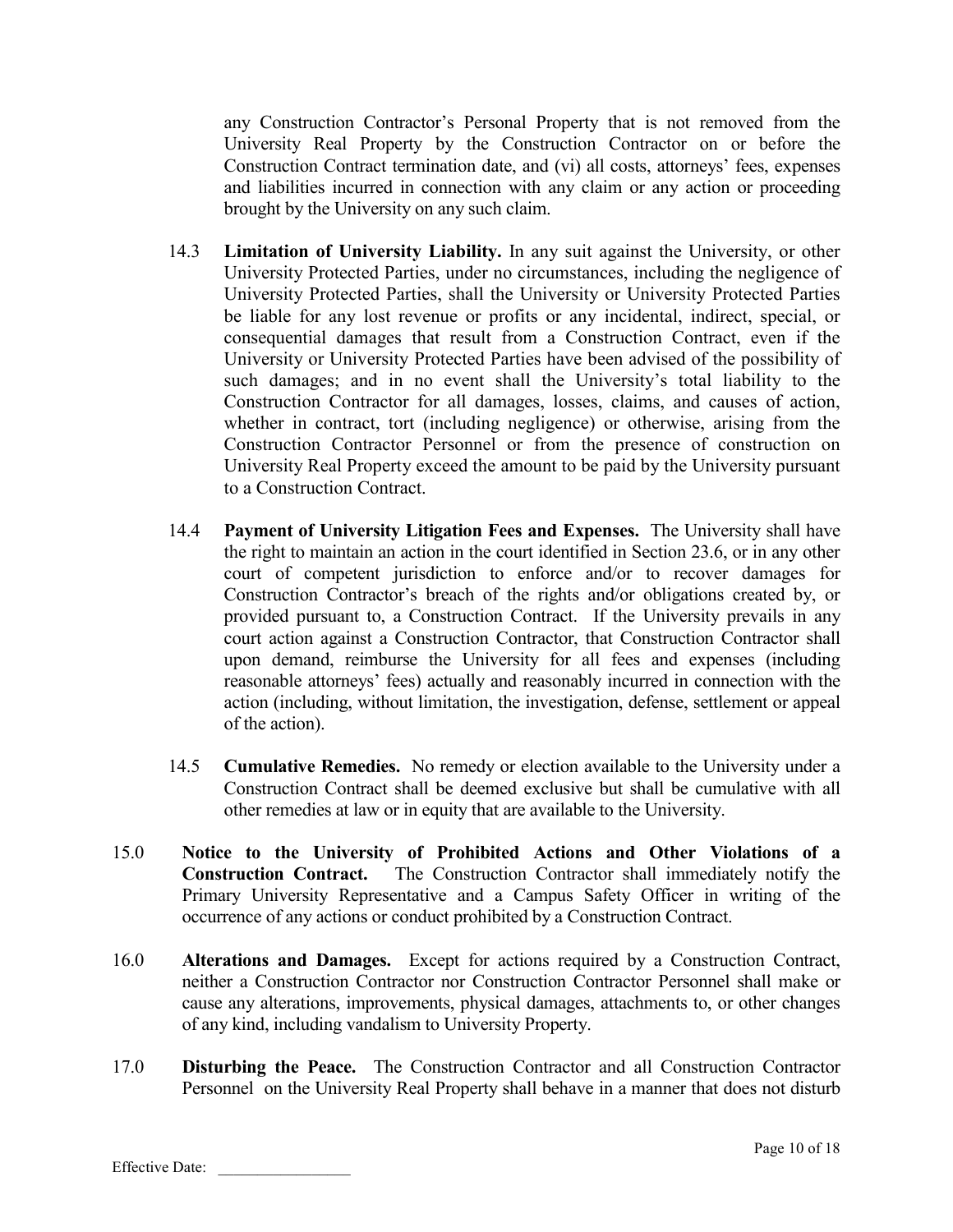the peace of other persons in, on or near Construction Projects and otherwise on University Real Property.

- 18.0 **Tobacco.** Tobacco is a Contraband Item and its use (whether it is smoked, chewed, snuffed or otherwise used), is prohibited within University Facilities, except in designated portions of the Campus. Smoking is permitted outdoors but no closer to a building than 50 feet. In addition, a Parkville City Smoking Ordinance applies to, and prohibits tobacco smoking in all buildings on University Real Property, including the entirety of the Academic Underground and the Parkville Commercial Underground. Construction Contractor Personnel are prohibited from violating the foregoing tobacco restrictions. Each Construction Contractor shall assure that Construction Contractor Personnel shall not violate the University's Contraband Policies or the Parkville City Smoking Ordinance.
- 19.0 **Vandalism.** Neither a Construction Contractor nor that Construction Contractor's Personnel shall destroy or vandalize any University Property or any other property on University Real Property.
- 20.0 **Vehicles.** Construction Contractor Personnel driving motor vehicles of any kind of University Real Property shall observe all posted speed limits, stop and yield signs, no parking signs and other traffic signs on the Campus, and other portions of the University Real Property, must operate vehicles, including bicycles, in a safe and reasonable manner, and shall obey the instruction of all Campus Safety Officers and other University employees.
- 21.0 **Weapons and Contraband.** All Weapons, except: (i) firearms carried by law enforcement officers who are on duty, (ii) law enforcement officers who are required by law to carry firearms when off-duty, or (iii) who otherwise have the prior written permission of the University to possess firearms, are "Contraband Items" and prohibited on University Real Property. This prohibition expressly applies to both concealed and unconcealed weapons. Each Construction Contractor shall expressly prohibit Construction Contractor Personnel from possessing any Contraband Items on University Real Property.
- 22.0 **University Property Leased to Third Parties.** Each Construction Contractor shall assure that all of that Construction Contractor's Personnel on the Campus or on University Real Property, do not trespass upon or otherwise enter the premises of the University including those leased, rented or otherwise being used with the permission of the University to third parties, including the Parkville Commercial Underground and any other University Property (including the operating limestone mine accessed via Coffey Road).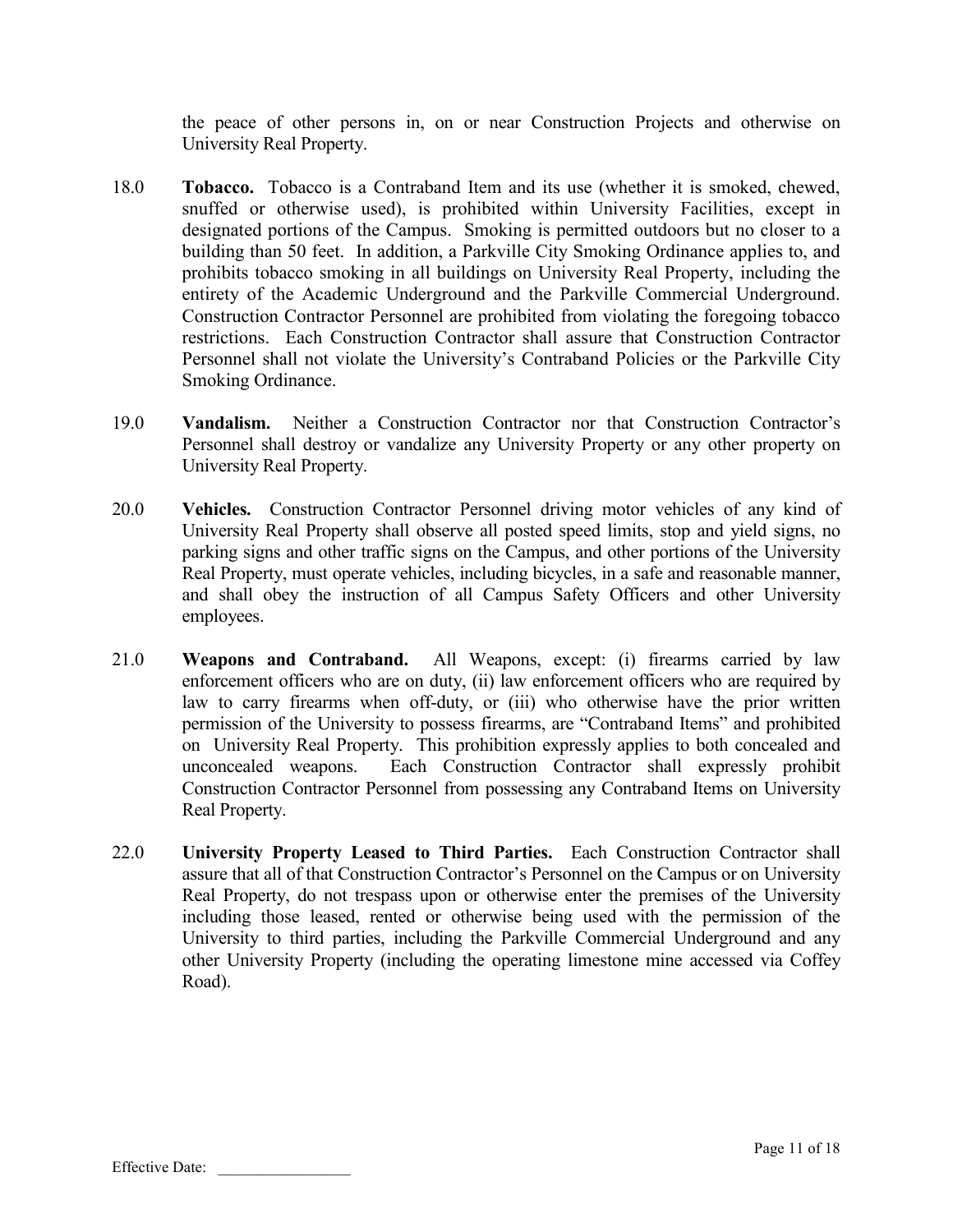# 23.0 **Miscellaneous.**

- 23.1 **Amendments**. No amendment to a Construction Contract shall be effective unless in writing and signed by authorized representatives of the University and a Construction Contractor.
- 23.2 **Assignment; Sublicensing.** Each Construction Contract is personal to the University and to the Construction Contractor named in that Construction Contract and the Construction Contractor shall not assign, subcontract or in any way transfer any of its rights or obligations under a Construction Contract, in whole or in part, without obtaining the University's prior written consent, which consent may be withheld or conditioned by the University in the University's sole discretion.
- 23.3 **Counterparts and Facsimile Signatures.** Any Construction Document may be executed in counterparts, and each counterpart shall be deemed an original and both of which, when taken together, shall constitute one and the same instrument. A Construction Document may be executed by facsimile signature which shall be deemed to be an original signature.
- 23.4 **Entire Agreement.** Each Initial Construction Agreement shall include these Standard Terms and Conditions and the Initial Construction Agreement into which these Standard Terms and Conditions are incorporated, together with any other Construction Contract Documents, shall constitute the entire agreement between a Construction Contractor and the University about its subject matter, and no prior or contemporaneous representations, agreements, or understandings, written or oral, pertaining to any such matters is a part of a Construction Contract. A Construction Contract Document may not be amended except in a writing signed by the parties. Each Construction Contract Document is effective or binding on the University and the Construction Contractor as of the Effective Date.
- 23.5 **Force Majeure**. The University shall not be deemed in default under a Construction Contract due to the inability of the University to perform its obligations by reason of any fire, earthquake, flood, snowstorm, epidemic, accident, explosion, casualty, strike, lockout, controversy, riot, civil disturbance, act of a public enemy, embargo, war, act of God, or any municipal, county, state or national ordinance or law, or any executive, administrative, or judicial order (which order is not the result of any act or omission which would constitute a default under a Construction Contract), or any failure or delay of any transportation, electrical, natural gas, water, telephone, or communications system, or any other cause whatever that is beyond the University's reasonable control.
- 23.6 **Governing Law; Venue.** Each Construction Contract shall be governed by the laws of the State of Missouri without regard to its conflicts of law provisions. Venue for all permitted action(s) or proceeding(s) related to any Construction Contract, the Campus and other University Property, including actions by the University to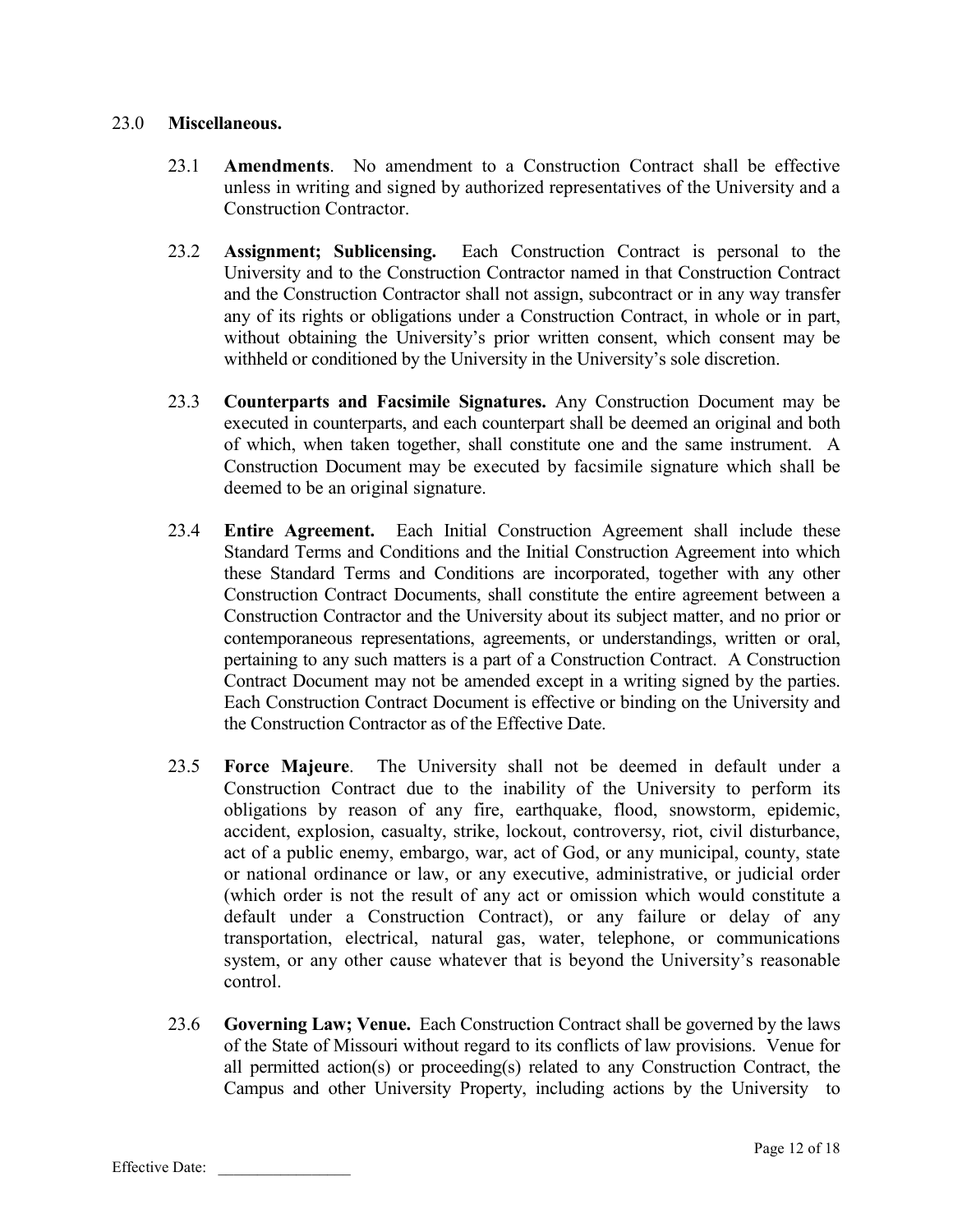enforce any provision of, or based on any right arising out of, a Construction Contract or otherwise, must be brought in the Circuit Court of Platte County, Missouri, and each Construction Contractor and Construction Contractor Personnel consents to the exclusive jurisdiction of the Missouri courts (and of the appropriate Missouri appellate courts) in any such action or proceeding and waives any objection to venue laid therein. Process in any action or proceeding referred to in the preceding sentence may be served on a party anywhere in the world.

- 23.7 **Joint and Several Liability.** If two (2) or more persons or legal entities have signed or caused to be signed a Construction Contract as Construction Contractor(s), they are and shall be jointly and severally liable under such Construction Contract.
- 23.8 **No Partnership or Joint Venture**. Neither a Construction Contract nor any act of the Construction Contractor or any Construction Contractor Personnel shall be construed to create any partnership, joint venture, or agency relationship between the Construction Contractor and the University, nor shall a Construction Contractor or that Construction Contractor Personnel hold themselves out to be vested with any power or right to bind the University contractually or to act on behalf of the University. If during the Construction Contract term the parties use the terms "partner," "partnership," "alliance," "affiliation," or other similar terms, those terms or references refer to a spirit of cooperation between the parties and do not describe expressly or by implication create a legal partnership, joint venture or agency relationship, any responsibility by one party of the actions of the other, or any fiduciary or other duty owed by one party to the other.
- 23.9 **No Third Party Beneficiary**. Each Construction Contract is intended solely for the mutual benefit of the parties, and there is no intention, express or otherwise, to create any rights or interests to or for any party or person other than the named Construction Contractor and the University.
- 23.10 **Notices.** Any notice or demand required or given in connection with any Construction Contract must be in writing and sent by certified mail, return receipt requested, postage prepaid to the notice address for the party set out below:

| If to Park University: Park University | Attention: Chief Financial Officer<br>8700 N.W. River Park Drive, CMB 25<br>Parkville, MO 64152                             |
|----------------------------------------|-----------------------------------------------------------------------------------------------------------------------------|
| And to:                                | Park University<br>Attention: Vice President & General Counsel<br>8700 N.W. River Park Drive, CMB 93<br>Parkville, MO 64152 |

If to a Construction Contractor: Addressed to the Construction Contractor, care of the Construction Contractor's Representative at the address shown in a Construction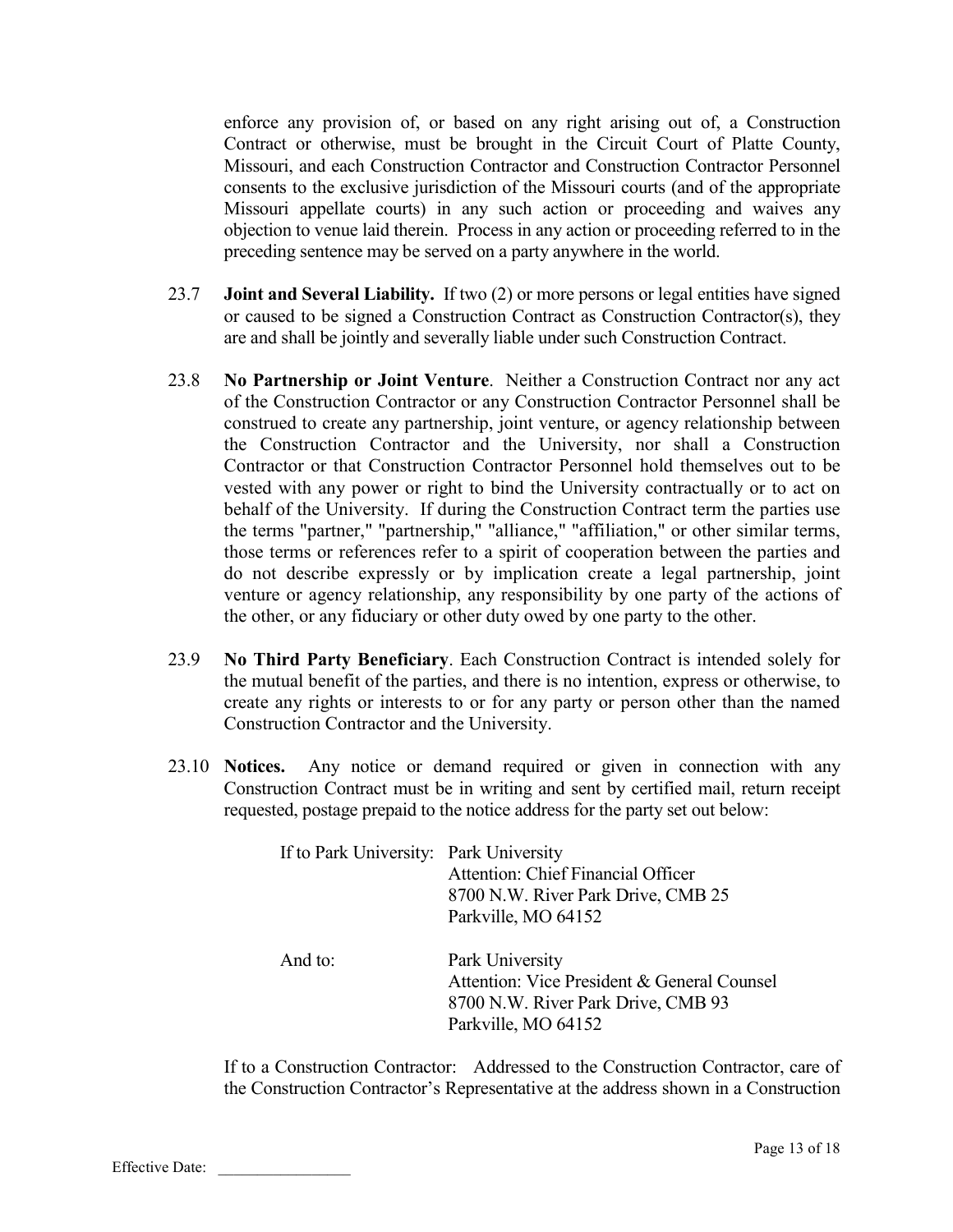Contract.

23.11 **Partial Invalidity.** Any provision in any Construction Contract that proves to be invalid, void, or illegal shall in no way alter, impair, or invalidate any other provisions, and such other provisions shall remain in full force and effect.

# 23.12 **Representations and Warranties.**

- 23.12.1**Construction Contractor's Representations and Warranties**. Each Construction Contractor represents and warrants to the University that: (i) the Construction Contractor has carefully inspected the Work Site, and has determined it is acceptable to the Construction Contractor for performance of the Work, and the Construction Contractor has not relied on any warranty or representation of the University as to the condition of the Work Site, (ii) the Construction Contractor has full right, power and authority to execute and perform its obligations under a Construction Contract, (iii) all internal corporate actions required by the Construction Contractor's bylaws or other corporate documents have been duly performed, including authorizing the persons who sign a Construction Contract on behalf of the Construction Contractor to do so, thus authorizing said signatures to bind the Construction Contractor, (iv) the execution and performance of each Construction Document does not and shall not violate any Law, rule, regulation, order, writ, injunction or decree of any court or government, domestic or foreign, or any commission, bureau or administrative agency, or any agreement or instrument by which the Construction Contractor is bound, and (v) each Construction Contract constitutes the binding obligation of the signatory Construction Contractor, enforceable against that Construction Contractor in accordance with its terms, except as limited by bankruptcy, insolvency, reorganization or other laws relating to or affecting the enforcement of creditors' rights generally or by limitations on the availability of equitable remedies. If a Construction Contractor is a legal entity, the Construction Contractor further represents and warrants that: (vi) the Construction Contractor is the type of legal entity shown with the Initial Construction Agreement Construction Contract, (vii) is organized, existing and in good standing under the laws of the State indicated in a Construction Contract, (viii) to the extent required by Missouri law the Construction Contractor is authorized to do business in Missouri, and (ix) the Construction Contractor's representative possesses the authority to legally bind the Construction Contractor.
- 23.12.2**University's Representations and Warranties**. The University represents and warrants that it is a nonprofit corporation organized, existing and in good standing under the laws of the State of Missouri, and that the University has the authority to enter into a Construction Contract.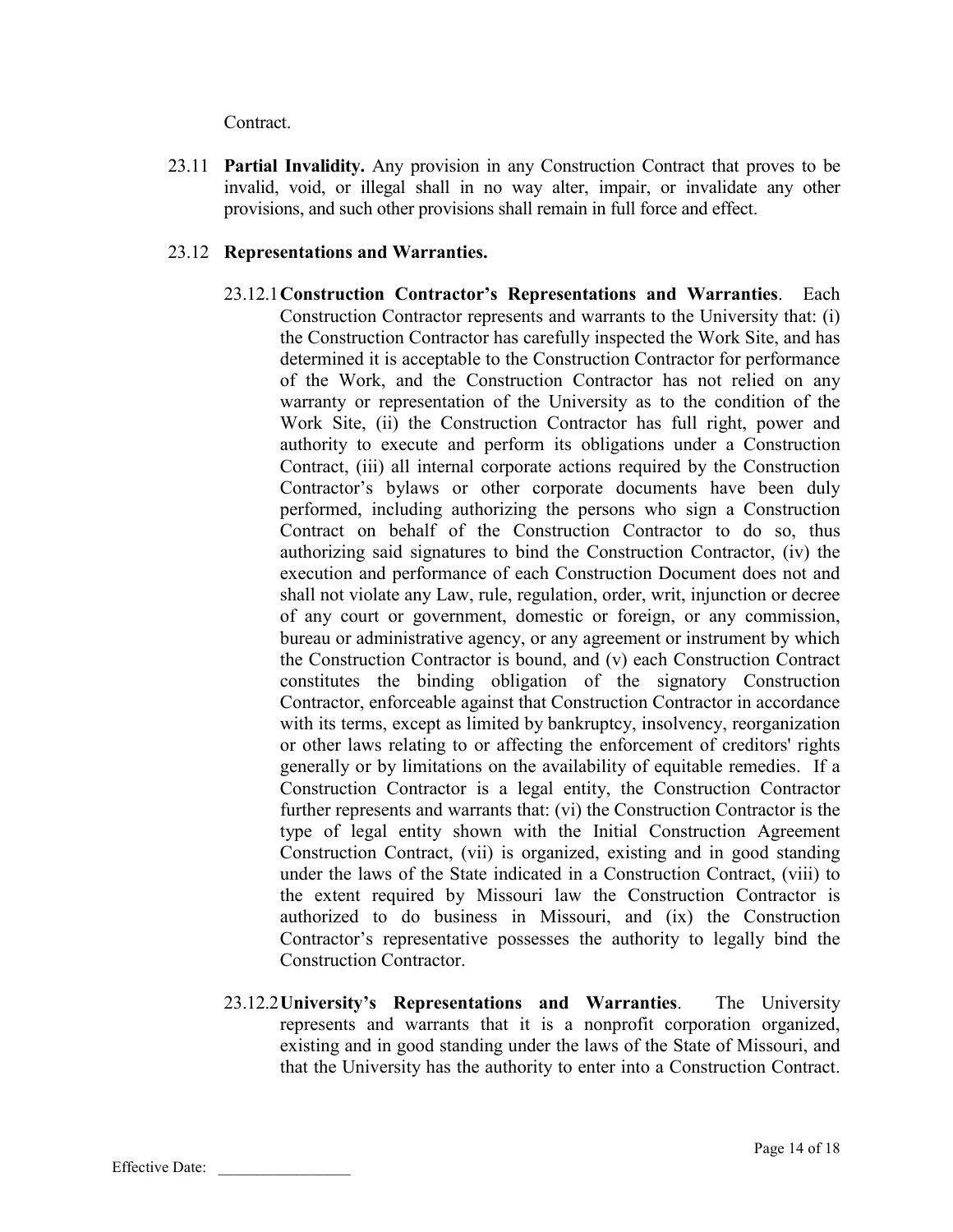Except as expressly provided in a Construction Contract the University makes no representations or warranties.

- 23.13 **Section Captions.** Section captions in each Construction Contract and in these Standard Terms and Conditions are for convenience only and neither limit nor amplify the provisions of that Construction Contract.
- 23.14 **Survival of Representations, Warranties, Covenants and Agreement.** All representations, warranties, covenants and agreements made by each party to a Construction Contract shall survive the expiration of the Construction Contract.
- 23.15 **Waiver.** A waiver by the University of any term, covenant, or condition in a Construction Contract shall not be deemed to be a waiver of the same or any other term, covenant, or condition on any subsequent occasion.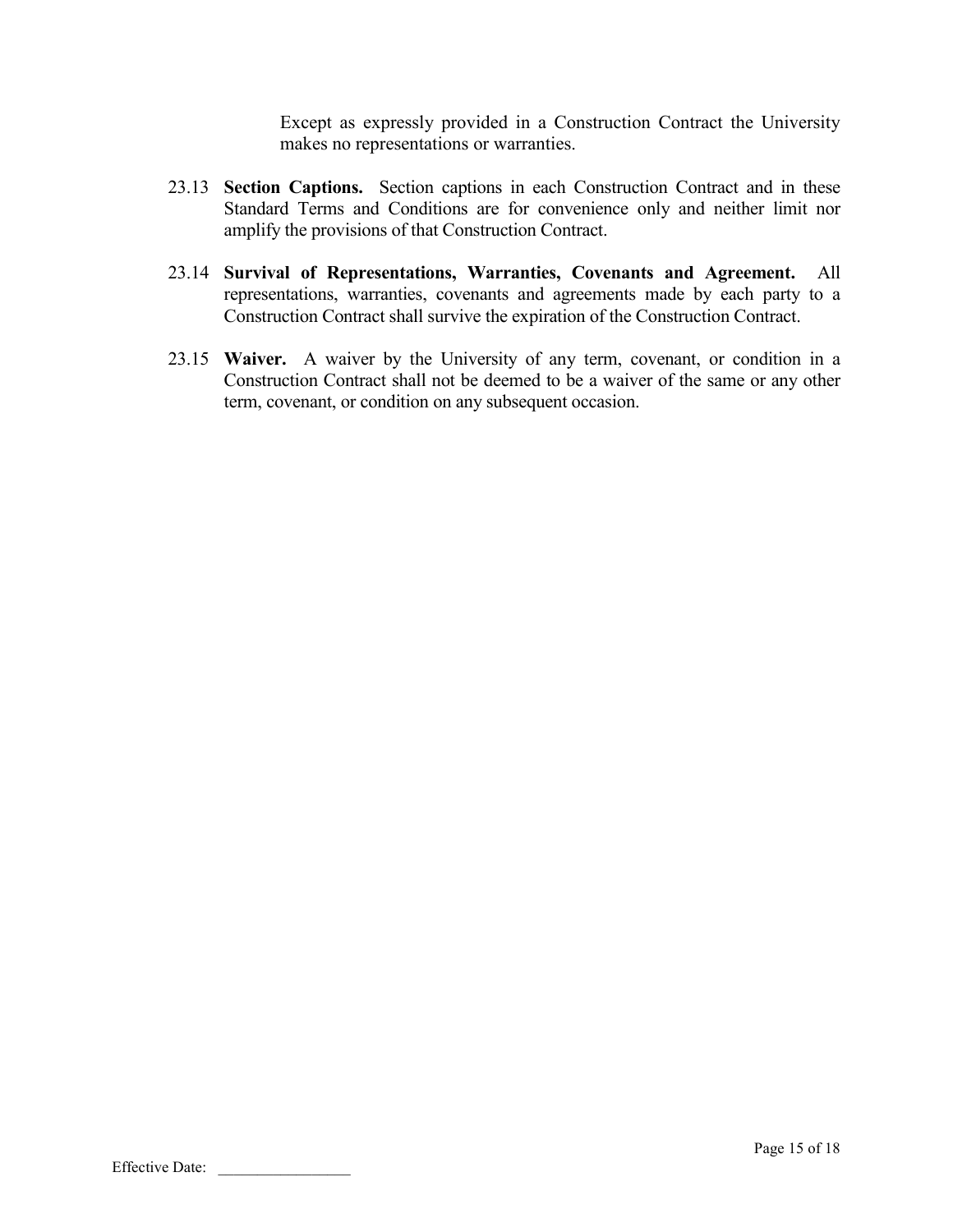### **EXHIBIT A PARTIAL LIEN WAIVER**

### **\_\_\_\_\_\_\_\_\_\_\_\_\_\_\_\_\_\_\_\_\_\_\_\_\_\_\_\_\_\_\_\_\_\_ PARTIAL RECEIPT AND WAIVER OF MECHANIC'S LIENS ("Partial Lien Waiver")**

 $("Date")$ 

| <b>Payment History</b> |  |
|------------------------|--|
| Project Amount: \$     |  |
| Prior Payments: \$     |  |
| Current Amount: \$     |  |
| Project Balance: \$    |  |

\_\_\_\_\_\_\_\_\_\_\_\_\_\_\_\_\_\_\_\_\_\_\_\_\_\_\_\_\_\_\_\_\_\_\_\_\_\_\_\_\_\_\_\_\_

- 1. The undersigned contractor ("Contractor") warrants and represents that all payrolls, bills for materials and equipment, and other indebtedness connected with the Work for which University or the Construction Project might in any way be responsible, have been paid or otherwise satisfied.
- 2. Contractor acknowledges receipt of \$\_\_\_\_\_\_\_\_\_\_\_ as a partial draw for payment of labor and/or materials that the Contractor has provided or will provide for improvements that are described on  $Exhibit A$  ("Project") constructed or to be constructed on the real property ("Property") of Park University ("Owner") that is described on attached Exhibit B. As to labor, materials, and services of the kinds described in Section 2 below, the Contractor waives all rights to claim a mechanic's, supplier's or any other lien against the Property or any improvement thereon that the Contractor has paid for or will pay for from the Current Amount and all Prior Payments. Owner's payment of the Current Amount constitutes full payment for the Contractor's invoice that is attached as Exhibit C.
- 3. Contractor agrees to pay the Owner, its successors and assigns, on demand all Project-related claims, together with all costs, loss and attorney's fees that the Owner may incur in connection with any such claims by, or liens of, all: (i) employees of the Contractor who work on the Project, (ii) subcontractors of the Contractor who work on the Project, (iii) suppliers who provide or will provide materials used or to be used in the Project that the Contractor is obligated to pay pursuant to its Project-related agreements with the Owner, and, (iv) all other third parties who at the behest of the Contractor provided labor, services, goods, materials, related to, or incorporated into, the Project.
- 4. The person signing this Partial Lien Waiver upon behalf of the Contractor, represents and warrants that: (i) he/she is duly authorized to do so, (ii) all labor performed on the Project to Date has been done in a good and workmanlike manner, and, (iii) all materials and equipment used in the Project to Date, are of good quality and meet Owner's specifications and requirements. The Contractor understands that Owner is relying upon all of the representations, warranties and agreements of the Contractor and its signatory hereto as stated in this Partial Lien Waiver.

| Give under my hand and seal this |  | day of |  |
|----------------------------------|--|--------|--|
|                                  |  |        |  |

|                         |      | Name:  |  |
|-------------------------|------|--------|--|
| STATE OF MISSOURI       |      | Title: |  |
|                         | )SS. |        |  |
| <b>COUNTY OF PLATTE</b> |      |        |  |

On this \_\_\_\_ day of \_\_\_\_\_\_\_\_, 20\_\_\_, before me, a Notary Public in and for said State, personally appeared  $\ldots$ , the  $\ldots$ , a  $\ldots$ , a  $\ldots$  corporation, known to me to be the person who executed the foregoing Partial Lien Waiver on behalf of said corporation, and acknowledged to me that he/she executed the said Partial Lien Waiver for the purposes therein stated, as the free act and deed of said corporation.

In Witness Whereof, I have hereunto set my hand and affixed my official seal in said County and State the day and year last above written.

\_\_\_\_\_\_\_\_\_\_\_\_\_\_\_\_\_\_\_\_\_\_\_\_\_\_\_\_\_\_\_\_\_\_\_\_\_\_\_\_\_\_\_\_

\_\_\_\_\_\_\_\_\_\_\_\_\_\_\_\_\_\_\_\_\_\_\_\_\_\_\_\_\_\_\_\_\_\_\_\_\_\_\_\_\_\_\_\_ Notary Public

My Commission Expires:

(Printed Name)

Effective Date: \_\_\_\_\_\_\_\_\_\_\_\_\_\_\_\_\_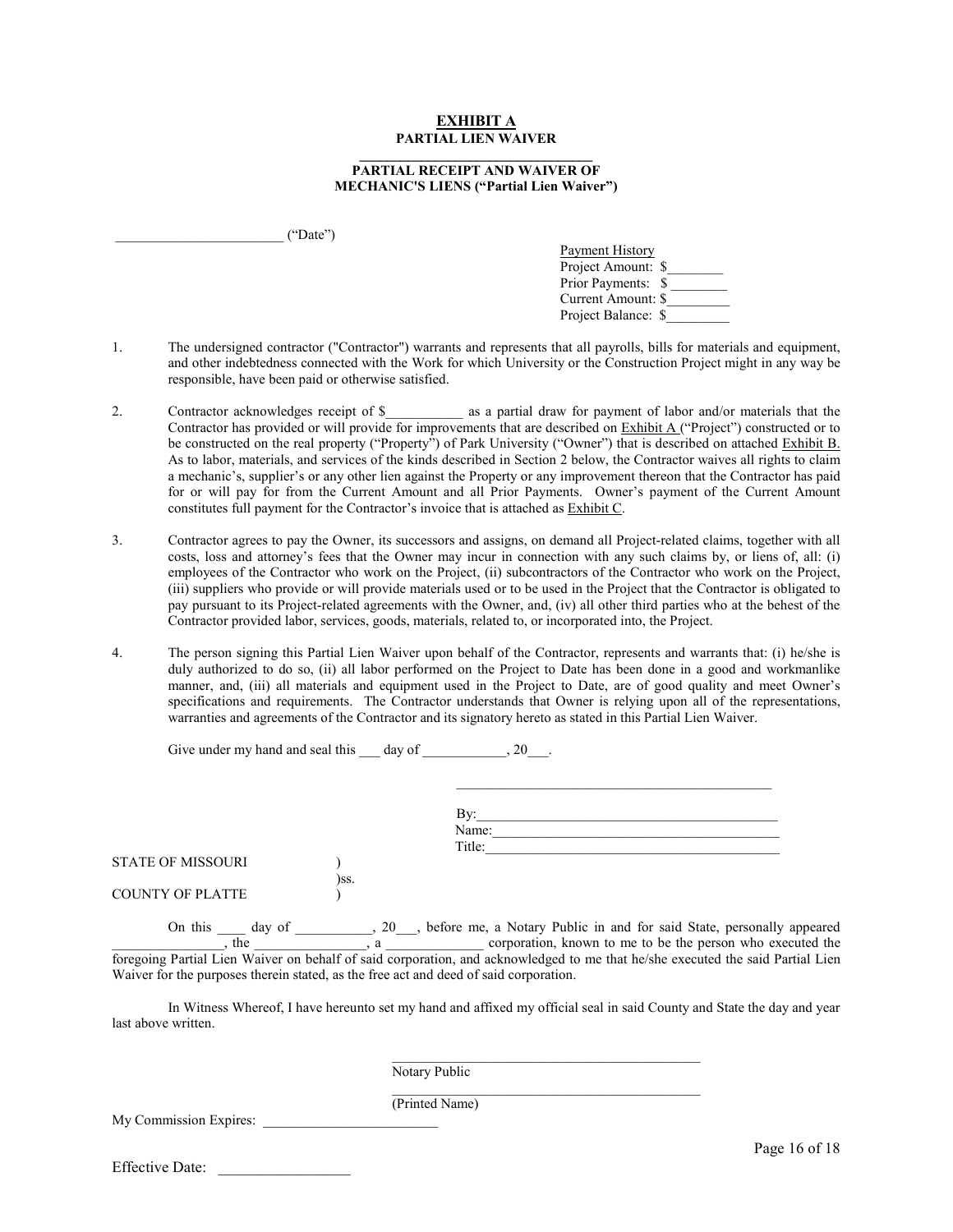### **EXHIBIT B FINAL LIEN WAIVER**

#### **\_\_\_\_\_\_\_\_\_\_\_\_\_\_\_\_\_\_\_\_\_\_\_\_\_\_\_\_\_\_\_\_\_\_ FINAL RECEIPT AND WAIVER OF MECHANIC'S LIENS ("Final Lien Waiver")**

 $("Date")$ 

Payment History Project Amount: \$ Prior Payments: Final Amount: Project Balance: \$0.00

- 1. The undersigned contractor ("Contractor") warrants and represents that all payrolls, bills for materials and equipment, and other indebtedness connected with the Work for which University or the Construction Project might in any way be responsible, have been paid or otherwise satisfied.
- 2. Contractor acknowledges receipt of full and final \$ contractor all labor and/or materials that the Contractor has provided or will provide for improvements that are described on Exhibit A ("Project") constructed on the real property ("Property") of Park University ("Owner") that is described on attached Exhibit B. As to labor, materials, and services of the kinds described in Section 2 below, the Contractor does hereby permanently waive and release all rights it may have to assert a mechanic's, supplier's or any other lien against the Property or any improvement thereon that the Contractor has paid for or will pay for from the Final Amount and all Prior Payments. Owner's payment of the Final Amount constitutes full and final payment owed to the Contractor and reflected on the Contractor's invoice, attached as Exhibit C.
- 3. Contractor agrees to pay the Owner, its successors and assigns, on demand all Project-related claims, together with all costs, loss and attorney's fees that the Owner may incur in connection with any such claims by, or liens of, all: (i) employees of the Contractor who work on the Project, (ii) subcontractors of the Contractor who work on the Project, (iii) suppliers who provide or will provide materials used or to be used in the Project that the Contractor is obligated to pay pursuant to its Project-related agreements with the Owner, and, (iv) all other third parties who at the behest of the Contractor provided labor, services, goods, materials, related to, or incorporated into, the Project.
- 4. The person signing this Final Lien Waiver upon behalf of the Contractor, represents and warrants that: (i) he/she is duly authorized to do so, (ii) all labor performed on the Project has been done in a good and workmanlike manner, and, (iii) all materials and equipment used in the Project, are of good quality and meet Owner's specifications and requirements. The Contractor understands that Owner is relying upon all of the representations, warranties and agreements of the Contractor, and its signatory hereto, as stated in this Final Lien Waiver.

| Give under my hand and seal this day of |      | 20     |
|-----------------------------------------|------|--------|
|                                         |      |        |
|                                         |      | By:    |
|                                         |      | Name:  |
|                                         |      | Title: |
| <b>STATE OF MISSOURI</b>                |      |        |
|                                         | )SS. |        |
| <b>COUNTY OF PLATTE</b>                 |      |        |

On this \_\_\_\_ day of \_\_\_\_\_\_\_\_, 20\_\_\_, before me, a Notary Public in and for said State, personally appeared  $\Box$ , the  $\Box$ , a  $\Box$  corporation, known to me to be the person who executed the foregoing Final Lien Waiver on behalf of said corporation, and acknowledged to me that he/she executed the said Final Lien Waiver for the purposes therein stated, as the free act and deed of said corporation.

In Witness Whereof, I have hereunto set my hand and affixed my official seal in said County and State the day and year last above written.

> \_\_\_\_\_\_\_\_\_\_\_\_\_\_\_\_\_\_\_\_\_\_\_\_\_\_\_\_\_\_\_\_\_\_\_\_\_\_\_\_\_\_\_\_ Notary Public

> \_\_\_\_\_\_\_\_\_\_\_\_\_\_\_\_\_\_\_\_\_\_\_\_\_\_\_\_\_\_\_\_\_\_\_\_\_\_\_\_\_\_\_\_

My Commission Expires:

(Printed Name)

Effective Date: \_\_\_\_\_\_\_\_\_\_\_\_\_\_\_\_\_